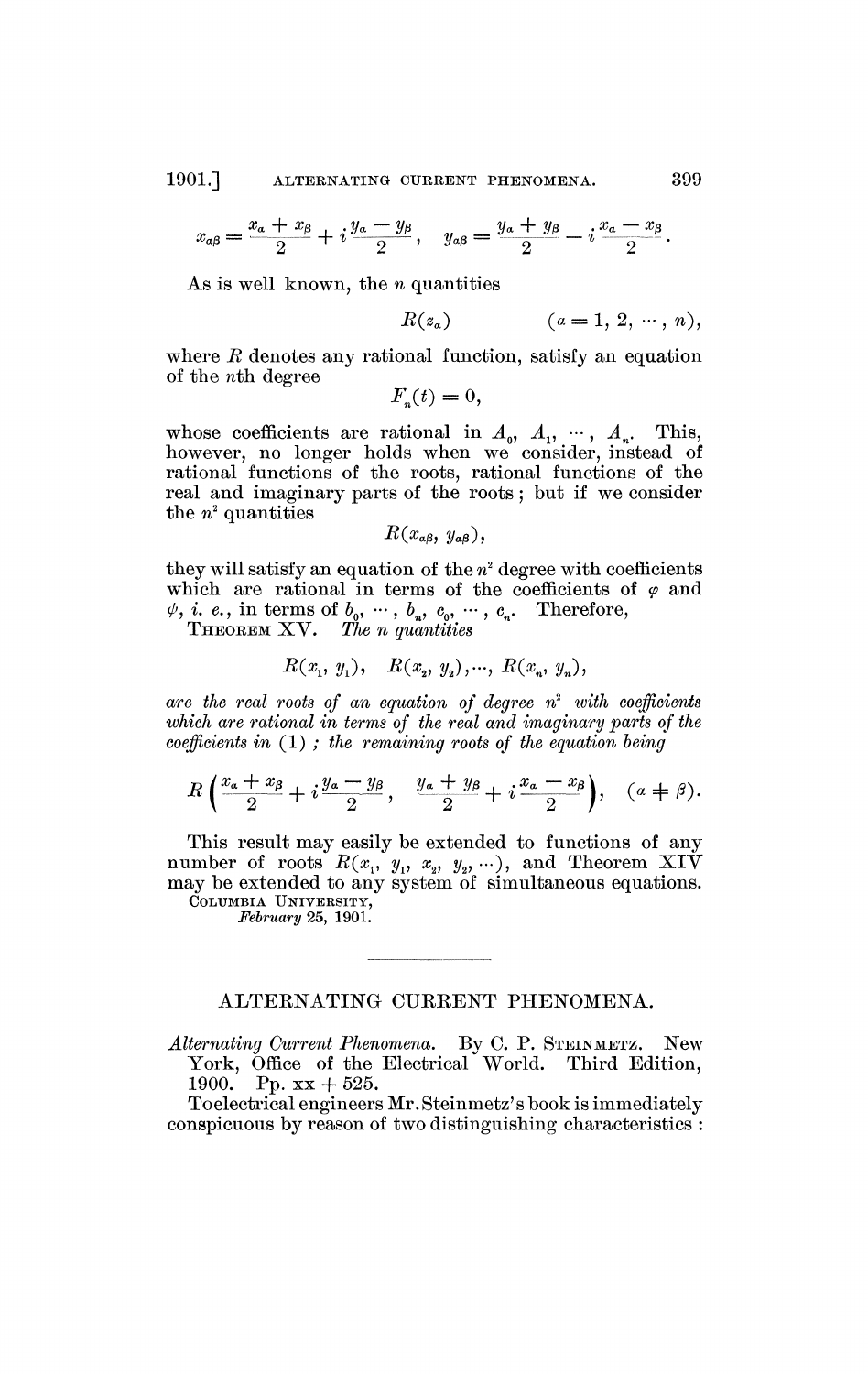the first is the employment of a definite mathematical method of presentation, consistently maintained throughout the course of the work, and the second the employment of this method in the analysis of practically every problem in the application of alternating currents of electricity. A glance over the literature of applied electricity reveals no other work which stands forth so prominently in either of these characteristics, and the value of a treatment embracing them both can only be rightly estimated by those who have worked out their basic conceptions of alternating current phenomena and their applications from the conglomerate mass of trigonometry, differential equations, and inaccurate diagrams presented by earlier writers, and, found how inadequate it is for the solution of the problems confronting the engineer of today.

It is the first of these characteristics, namely the method of treatment that is the more interesting to mathematicians, and it is the purpose of this article to review the application of this method ; a critical discussion of the complete work from the standpoint of the electrical engineer is not aimed at, and so all reference is omitted to much of the matter that is most valuable but hardly of interest in this place. Briefly stated, the method is the use of the algebra of the complex number in combination with a reference to polar coordinates of the alternating or periodic functions of current and electromotive force. A short consideration of a simple electric circuit carrying an alternating current will facilitate a review of the use to which this method has been put.

Threading or looping with a circuit carrying a current, there is a number of lines of magnetic force due to the passage of the current around the circuit ; and this number rises, falls, and reverses with the varying values of the current; the induction or total number of these lines is thus also a periodically varying function "in phase" with the current. Due to this alternating field of force there is induced in the circuit an alternating electromotive force, which is shown by the law of Lenz to have its maximum one-quarter of the time of one complete period later than the inducing field, and so 90° later than that of the current, 360° representing a complete period ; this is the counter electromotive force of self-induction. Due to the resistance of the conductor there is a consumption of electromotive force when the current flows, proportional to the current at each instant and so alternating and in phase with the current ; this may be considered a counter electromotive force, 180° away from the current. If there is a condenser or electrical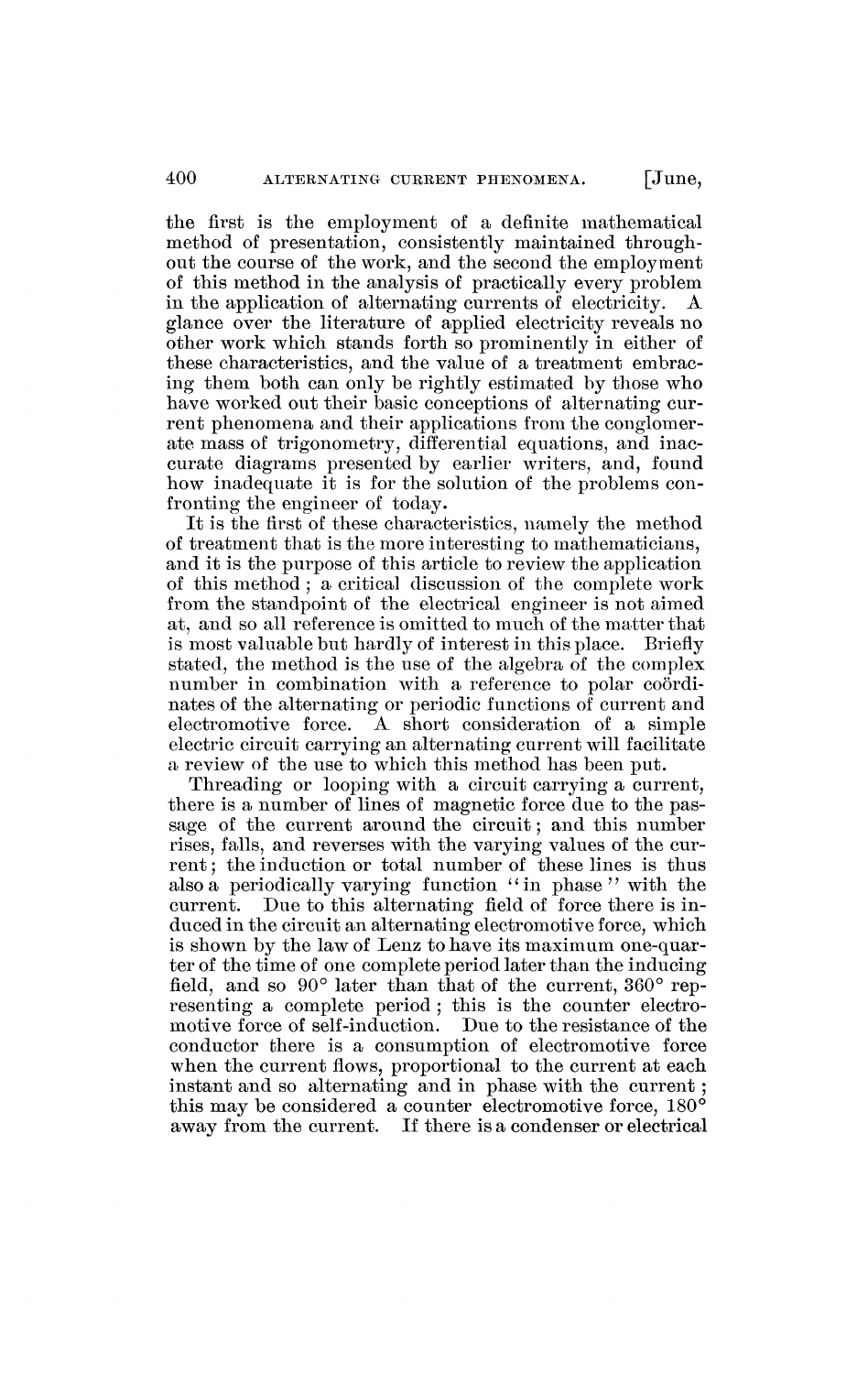capacity in the circuit there is a third electromotive force which may be shown to have its phase 90° in advance of the current. It is the presence of these several angularly separated electromotive forces which causes the apparent failure<br>of Ohm's law in the case of alternating current circuits. The of Ohm's law in the case of alternating current circuits. impressed electromotive force necessary to cause the current to flow must overcome these several electromotive forces, *i. e.,* must have components angularly separated, and so in general will not be in phase with the current. It is to be noted that the difference in phase between current and counter electromotive force is either 0° or plus or minus 90°.

The fundamental principles suggested in the foregoing paragraph are assumed in the opening chapter of Mr. Steinmetz's book, as is also the form of the expression giving the value of the "impedance" or ratio of impressed E.M.F. to current. This expression for the impedance is  $z = \sqrt{r^2 + x^2}$ , *r* being the resistance or ratio of the in-phase component of the E.M.F. to the total current, and  $x$  the  $\alpha$  reactance '' or ratio of the out-of-phase component of the E.M.F. to the total current ; since as indicated above there are two out-of-phase E.M.F.'s, one 90° in advance of, the other lagging 90° behind the current, *x* will take its value from the difference between the two  $E.M.F.'s$  due to selfinduction and capacity, since they differ in phase by 180° or are opposed to each other. The values of *x* for self-induction and for capacity are calculated in terms of the frequency or number of periods per second and the constants of the circuit.

Passing now to chapter IV, the alternating or sinusoidal wave, represented by time as abscissa and instantaneous value as ordinate, is referred to polar coordinates, giving the circle as the curve ; and for each complete period the circle is traversed twice, negative values of the function being taken when a reverse direction must be taken by the radius vector in order to intersect the curve. Thus the intercept on any radius vector gives the instantaneous value of the wave at the time represented by the amplitude of the vector. Since any particular value determines the wave, the step is then made of letting the diameter of the characteristic circle represent the wave, by its length the intensity and by its amplitude the phase ; thus on the same diagram any number of E.M.F.'s and currents in a circuit differing in intensity and in phase may be represented by radii vectors of different lengths and amplitudes. The author here tacitly assumes that the current has at any instant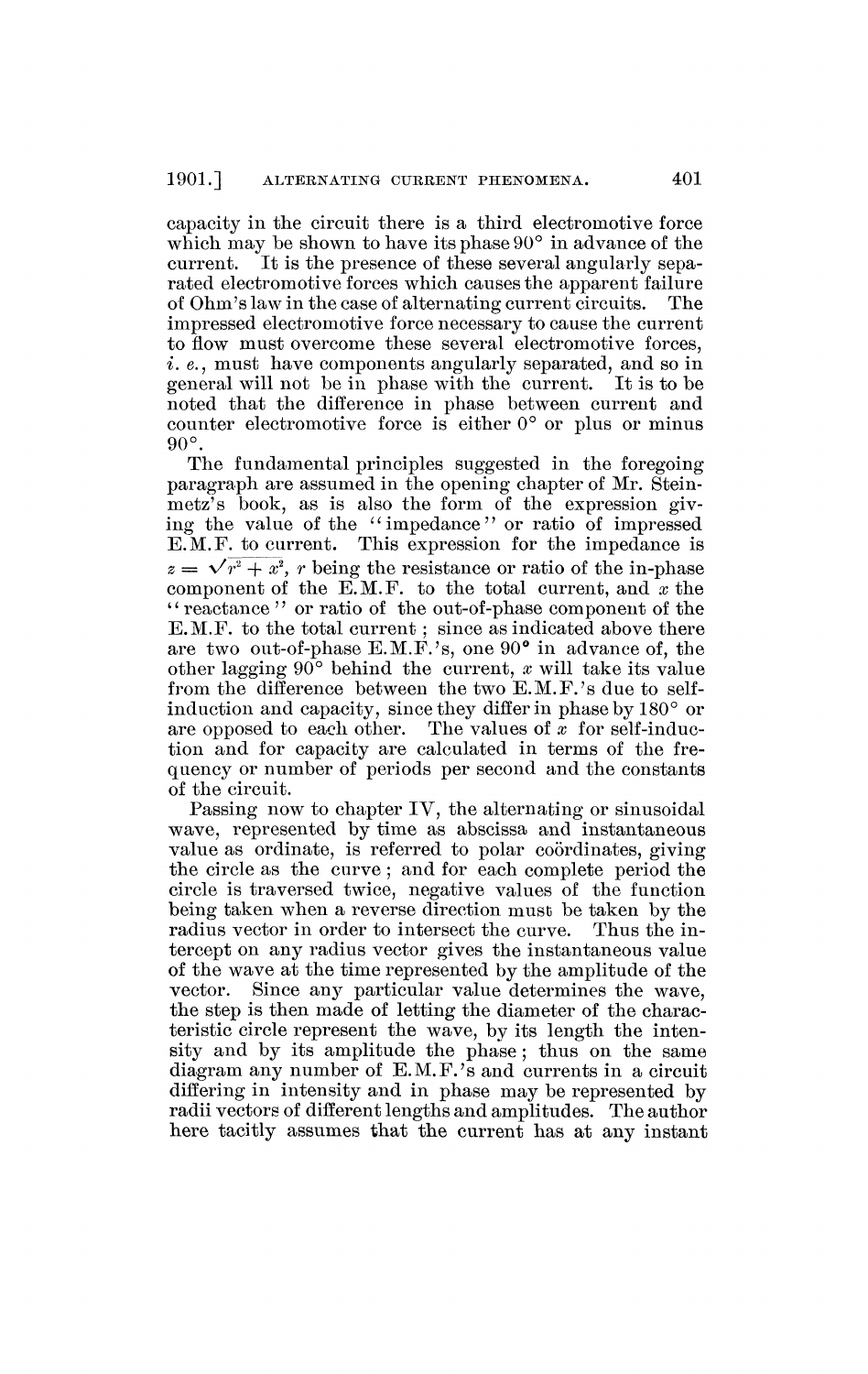the same value throughout the whole length of the circuit, *i. e.*, that the phase of the current wave does not change from point to point ; cases in which this is unwarranted are considered in chapter XIII. The possibility of combining or resolving vectors of the same nature by the parallelogram law is then shown by considering combined instantaneous values on any chosen radius vector ; thus the resultant of two electromotive forces, for instance, is represented by the diagonal of the parallelogram formed on the two radii representing their intensities and phases. The graphical method here clearly developed gives perhaps the clearest insight possible into the mutual relations of the several alternating sine waves entering into any problem.

Owing to the widely differing magnitudes of the alternating waves to be represented in the same diagram, the graphical method is not well suited for numerical calculation, and in chapter Y the author extends the graphical treatment into the symbolic method, which, instead of denoting the vector representing the sine wave by the polar coordinates of intensity *I* and amplitude *w,* uses the rectangular coordinates  $a = I \cos \omega$  and  $b = I \sin \omega$ , thus avoiding the use of trigonometric functions in the combination or resolution of waves. Extending the relations of the parallelogram law : *'*<sup>s</sup> Sine waves are combined or resolved by adding or subtracting their rectangular components." To distinguish between the two components, the symbol *j* is put before the vertical component,  $\hat{I} = a + jb$ , meaning that *a* is the horizontal and *b* the vertical component of the wave *I* and that they are combined in the wave of resultant intensity  $i = \sqrt{a^2 + b^2}$ ; similarly  $a - ib$  is a wave with a as horizontal and  $-b$  as vertical component. The next step brings in the full significance of the method ; multiplying the symbolic expression  $a + ib$  by  $-1$  evidently gives  $-a - ib$ , or a wave of equal intensity but differing in phase by  $180^{\circ}$ ; a wave of equal intensity but lagging in phase by  $90^{\circ}$  (clockwise rotation) is evidently represented by  $ja - b$ ; this expression may be derived by multiplying the expression  $a + jb$ by *j* if upon the "hitherto meaningless symbol *j*" the condition be imposed  $j^2 = -1$ ; and similarly multiplying by  $-j$  advances the wave through  $90^{\circ}$  or one quarter of a period. The symbol *j* is thus seen to be the imaginary unit, and the sine wave is represented by the complex quantity of the type  $a + jb$ ; the letter *j* is used instead of the usual *i,* since the latter so commonly in electrical literature denotes the current. *<sup>u</sup>* As the imaginary unit *j* has no meaning in the system of ordinary numbers, this defi-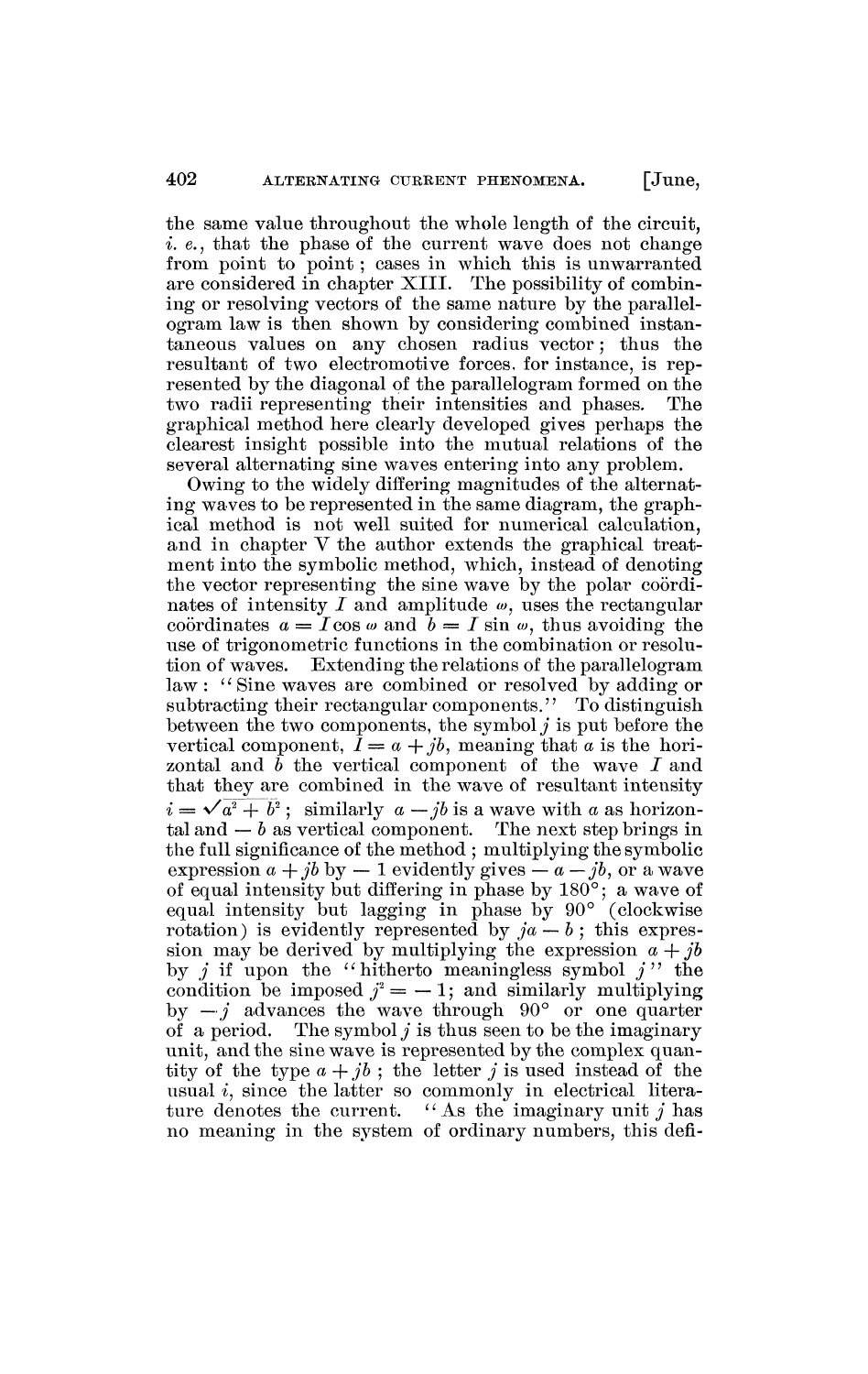nition of  $j = \sqrt{-1}$  does not contradict its original introduction as a meaningless symbol." Thus  $a + jb$  means a wave of intensity  $i = \sqrt{a^2 + b^2}$  and of phase  $\omega = \tan^{-1} \frac{b}{a}$ ; it may also be represented by  $i(\cos \omega + j \sin \omega)$  and also by  $i\varepsilon^{j\omega}$ . . A further extension of method now gives : "Sine waves may be combined or resolved by adding or subtracting their complex algebraic expressions." The complex expression for the impedance is then developed and may here serve as a simple instance of the use of the method. A current  $I = i + ji'$  flows in a circuit of resistance r and reactance  $x$ ; the E.M.F. consumed by resistance is in phase with the current and is  $rI = ri + jri'$ ; this E.M.F. must be supplied by the impressed E.M.F., as must also be an E.M.F. necessary to overcome the counter E.M.F. due to the reactance  $\dot{x}$ ; this E.M.F., if it be due to self induction, lags 90° behind the current and is therefore represented by  $ixI = jxi - xi'$  (if *x* be due to capacity, by  $-jx\overline{I} = xi' - jxi'$ ); the component of the impressed E.M.F. to overcome this is evidently  $-jxI = -jx\hat{i} + x\hat{i}$ ; and the E.M.F. to overcome both resistance r, and reactance x is  $E = (r - jx) I;$ or, the ratio of electromotive force to current, *i. e.,* the impedance, has for its complex expression  $Z = r - jx$ . The relation  $E = ZI$ , the complex values of the three quantities being used, may be handled in any of its three forms, giving a simple complex expression for any one of the quantities in terms of the components of the other two, since the imaginary may be easily eliminated from a denominator, and thus the real and imaginary components separated.

From the foregoing, it is seen that the total impedance of a circuit, consisting of any number of portions differing as to *r* and *x,* and connected in series, may be obtained by adding the complex expressions for the impedance of the several portions. The total impedance being known, the E.M.F. necessary to supply any given value of the current to such a circuit may at once be had, together with its phase relation to the current. This is the general nature of one class of problems. If, however, the circuit has several branches, or if several currents are supplied by the same E. M. F., the total impedance of the circuit is not a simple expression, just as the resistance of a number of branches connected in parallel is not a simple expression in the resistances of the several branches. In the latter case, however, the joint conducting power, *i. e.,* the reciprocal of the resistance, is the sum of the "conductances" of the several branches. So for parallel connected branches the author derives in chapter VII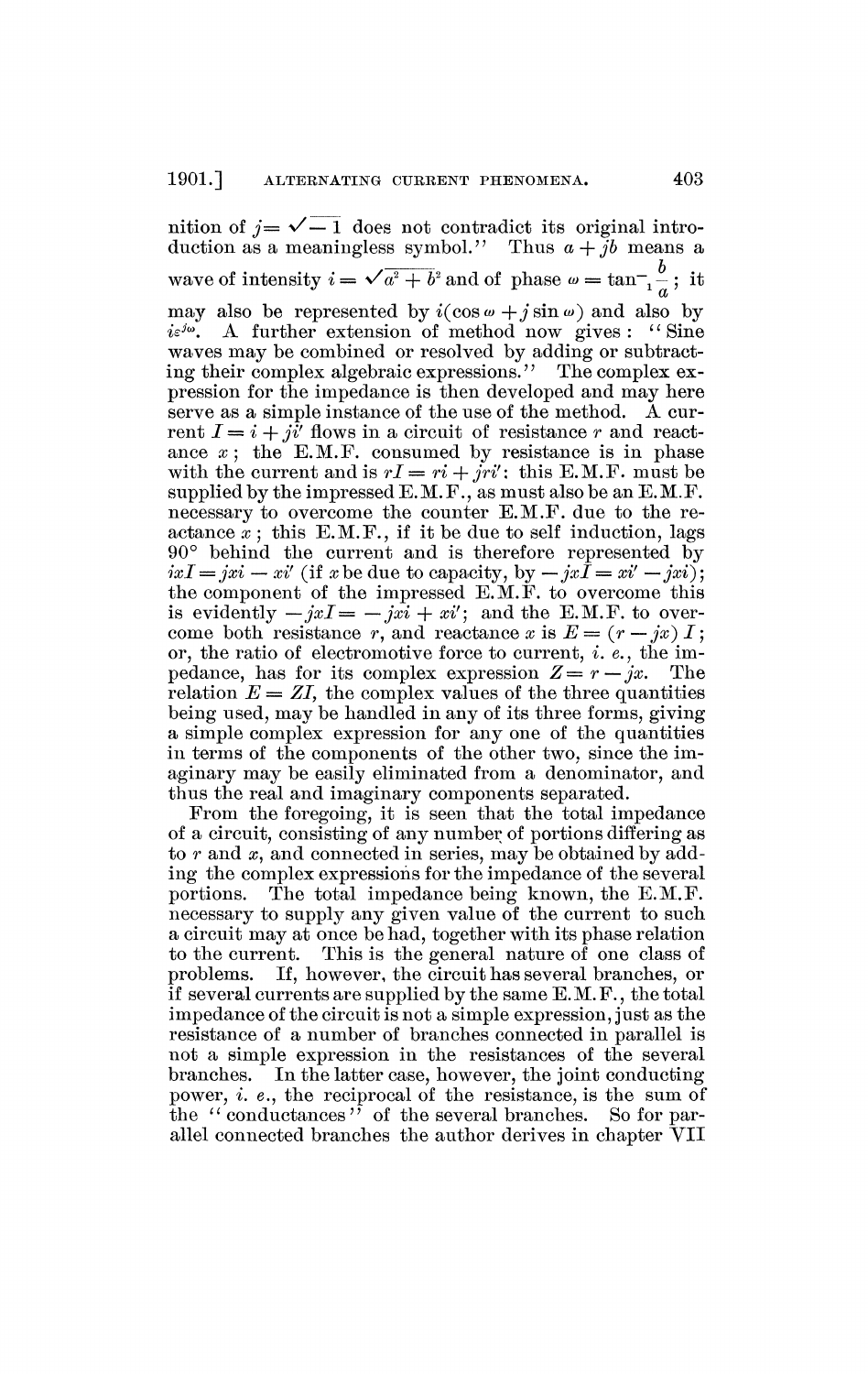a method for combining, by the addition of complex quantities, the effects of the several impedances of a branched The total current supplied by the impressed E. M.F. is the sum of the currents in the several branches, attention being paid to their phase relations, *i. e.*, the complex expressions of the currents are to be added. To simplify this, Ohm's law, which now holds if complex expressions are used, is put in the form  $I = EY$ , where Y, being the reciprocal of *Z,* is a complex quantity, and the values of  $I$  for the several branches are now readily added. Y is called the admittance, and the total admittance of a branched circuit is the sum of the complex expressions of the individual admittances. *Y*, being complex, is of the form  $q + jb$ . We have

$$
Y = g + jb = \frac{1}{Z} = \frac{1}{r - jx} = \frac{r + jx}{r^2 + x^2}.
$$

Therefore

$$
g = \frac{r}{r^2 + x^2}
$$
 and  $b = \frac{x}{r^2 + x^2}$ 

so that the expressions for F and *Z* for any branch or combination of branches are readily derived one from the other.

Chapters VIII and IX give a complete investigation of the various types of series and parallel circuits, of the effects upon regulation and phase difference of the relative values of  $r, x, g$ , and  $b$ ; and results heretofore obtained only in very complicated form are reduced to simple algebraic expressions. A single simple case will suffice here, but no electrical engineer should fail thoroughly to digest the contents of these two chapters.

A reactance  $x<sub>0</sub>$  is inserted in series with a load circuit of impedance  $Z = r - jx$ , and an E.M.F. E impressed upon the whole. The total impedance is  $Z - jx_0$  or  $r - j(x + \bar{x}_0)$ ; the current is

$$
I = \frac{E_0}{r - j(x + x_0)},
$$

 $\frac{E_0}{\sqrt{2\pi i^2 + 2\epsilon^2}} = \frac{E_0}{\sqrt{2\pi i^2 + 2\epsilon^2}}$  $\mathbf{v} \cdot \mathbf{v} + (x + x_0) \quad \mathbf{v} \cdot \mathbf{v} + 2x x_0 + x_0$ with the absolute value

the E.M.F. on the receiver or load circuit is

$$
E = IZ = \frac{E_0(r - jx)}{r - j(x + x_0)} = E_0 \sqrt{\frac{r^2 + x^2}{r^2 + (x + x_0)^2}}
$$

$$
= \frac{E_0 z^2}{\sqrt{z^2 + 2xx_0 + x_0^2}}.
$$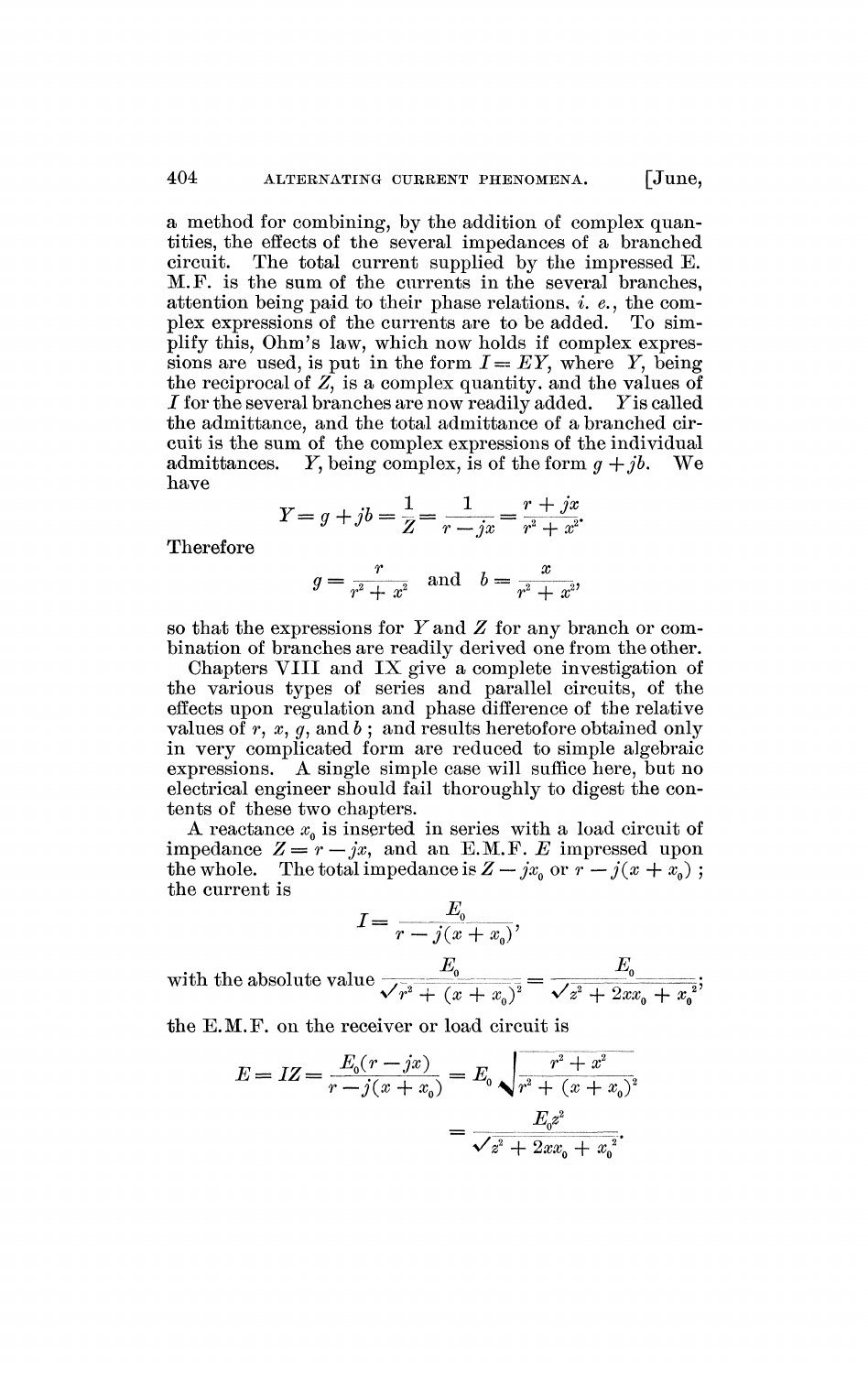Generally in such a case the value of *E,* as compared with *E0,*  is of prime importance, and the above expression gives means of controlling E by a proper variation of  $x_0$ ; thus  $E = E_0$  if  $x_0 = -2x$ ; if  $x_0 < -2x$  it raises, if  $x_0 > -2x$  it lowers the voltage; if x and  $x<sub>o</sub>$  have the same sign  $E$  is always less than  $E_o$ . It is to be remembered that a positive value of *x* is given<br>by self-induction, a negative value by capacity. The differby self-induction, a negative value by capacity. ence in phase between current and E.M.F. is gotten, as indicated above, from the expression for the impedance ; here the difference in phase in the load circuit is  $\omega = \tan^{-1} \frac{x}{z}$ ; and *r* 

in the supply or generator circuit  $\omega' = \tan^{-1} \frac{x + x_0}{x}$ .

Chapter XII is new in the third edition ; in it the author attempts to extend the symbolic method to quantities of double frequency, such as the power. At any instant the flow of power in an alternating current circuit is the product of the instantaneous values of current and E.M.F. If two sine waves, *e. g.,* one of current and one of E.M.F. differing in phase, be drawn in rectangular coordinates, and if also a curve representing the product of their instantaneous values be drawn, it is found that while either the current or E.M.F. has passed through half a period, the curve of products, or the power wave, has passed through a complete period ; that is, the power has double the frequency of the current and E.M.F., and so may not be represented on the same vector diagram with them. The area of positive values in the power curve represents power given into the medium by the circuit, that of negative values power returned to the circuit from the medium, this power having been stored there in the forms of a magnetic field and an electrostatic strain ; the difference is the true expenditure of power. The product of the complex expressions for current and E.M.F.,  $(e' + je'')(i' + ji'') = (e'\overline{i}' - e''i'') + j(e''i' + e'i'')$ , does not represent the power, since it is an expression of the same frequency as the current and E.M.F.; suppose, however, since the power is of double frequency, the phase angle be doubled in the above expression; *i. e.*, instead of  $j^2 = -1$ , corresponding to a rotation through 180°, we now have  $j^2 = +1$ , or 360° rotation, and multiplication by j merely reverses the sign or rotates through 180°. The product then becomes  $(e'i' + e''i'') + j(e''i' - e'i'')$ , the first term of which is the real power  $E\hat{I}$  cos  $\omega$ , and the second the author calls the ''wattless power,'' or  $EI$  sin  $\omega$ . The chapter is interesting in explaining the apparent failure of the product of the two complex expressions to represent the power,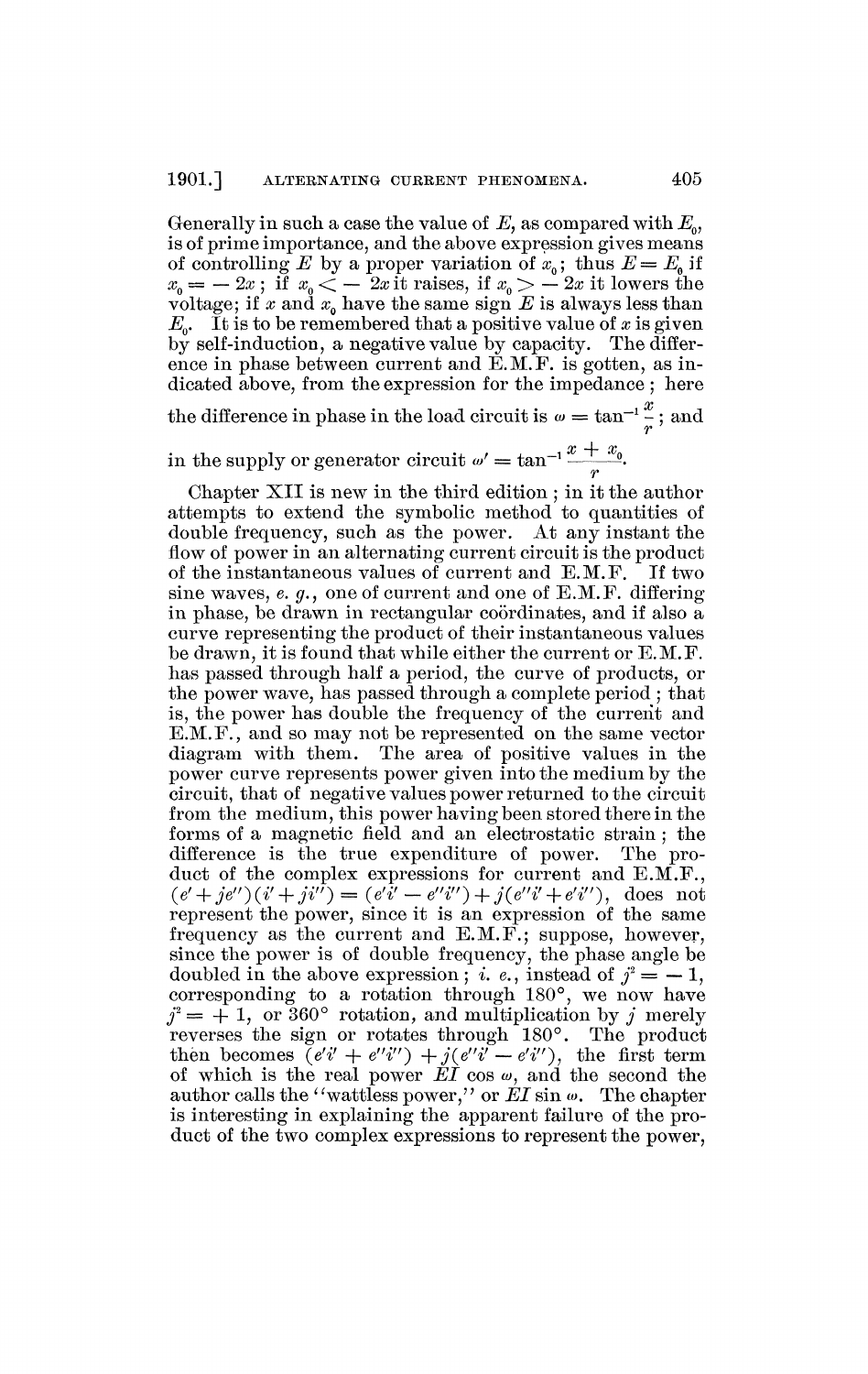but is unattractive, except to those versed in non-commutative algebra, because of the necessity of remembering that  $j \times 1 = j$  is not the same as  $1 \times j = -j$ .

Chapter XIII is devoted to those cases where it is not permissible to assume that at any instant the value of the current is the same throughout the circuit ; an instance is a submarine cable or any line along which capacity in some quantity is uniformly distributed. In such cases the simple vector diagram and the algebra of complex quantities do not suffice; however, by considering the values of r, x, g, *b* per unit length of line, the author forms and solves the differential equations for both current and E.M.F., as varying from point to point in the line. While exhaustive in discussion and most useful, the chapter offers no striking application of the symbolic method.

In chapters XIV, XV, and XVI the symbolic method is extended to the analysis of the transformer and the induction motor, *i. e.*, the motor with rotating magnetic field ; they are shown to belong to the same general type of apparatus (a fact not before recognized), called by the author the general alternating current transformer. Consider the simple transformer consisting of a magnetic circuit interlinked with two electric circuits, a primary and a secondary. The primary circuit carrying current sets up a field in the magnetic circuit, which induces an E.M.F. in the secondary which supplies current to its load. The secondary is now considered as a simple circuit with a given impressed E.M.F., having an internal impedance  $Z_1 = r_1 - jx_1$  due to its resistance and self-induction, and feeding a load circuit of impedance  $Z = r - jx$ . Since the same magnetic circuit links with both coils, the actions in the secondary are shown to be reducible to the primary by the ratio of the numbers of turns in each ; the primary has also its internal impedance  $Z_0 = r_0 - jx_0$ ; combining the primary impedance with the reduced values of the secondary circuit, the effect of the whole transformer is brought to the expression of a single impedance. By proper attention to the difference in frequency between primary and secondary due to the *"* slip " of the armature (secondary) behind the rotating field due to the primary, the same method of procedure is adopted for the induction motor.

Chapter XXIV is a most interesting extension of the symbolic method to the representation of the general alternating wave as distinguished from the simple sine wave of the type  $A = a_0 \cos (\varphi - a)$ ; to the latter only is the vector representation  $A = a' + ja'' = a(\cos a + j \sin a)$  applicable.